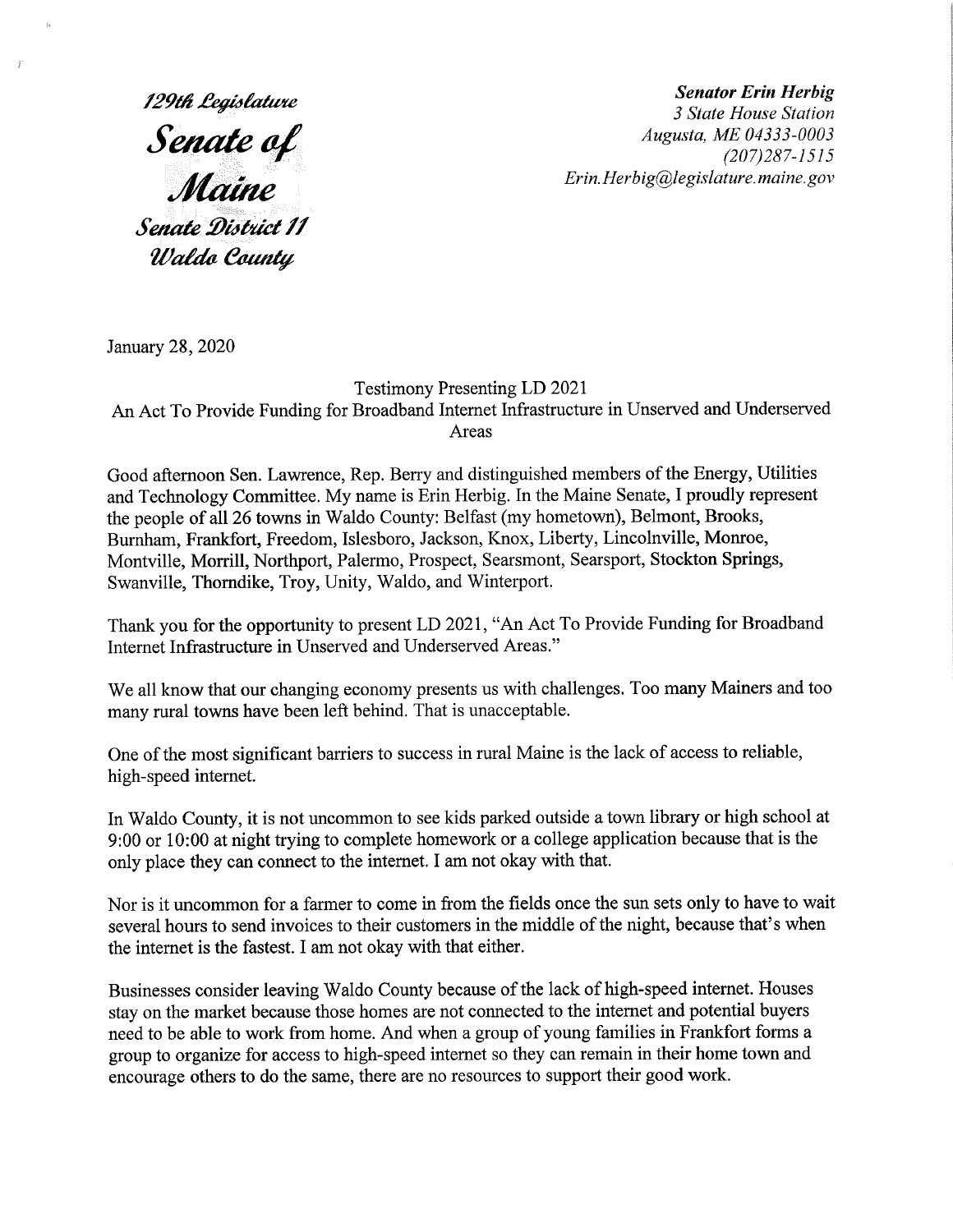This problem might be hard to understand unless you live it every day. At my home, I do not have access to high-speed internet. My family uses a cellular hot spot to conduct work from home and do homework. It is our only option.

Depending on how much data we have used that month, I sometimes can't open a Google Doc or email a photo because my connection is too slow. At those times, I go to a library, school, or café to do my job, just like thousands of other Mainers in this same situation in rural parts of our state.

Lack of access to reliable, high-speed internet creates an incredible barrier to education, business growth, and economic activity in Waldo County and all rural, underserved parts of Maine.

Access to high-speed internet in today's economy is a utility, just as important as electricity or roads to access markets and participate in the economy.

That's why I'm introducing LD 2021, which will create an important foundation for expanding access to reliable, high-speed internet access across Maine's most underserved and rural areas.

It is time for the state to invest in rural Maine's economic future, and access to reliable, highspeed internet in rural areas is arguably the most important aspect of that investment.

This bill would disburse 15 million to the ConnectME Authority to expand internet access in rural Maine.

This session, let's empower rural communities to build independent, long lasting infrastructure that will bring back some of the Maine families we have lost.

High-speed internet access is a fundamental part of that infrastructure.

Thank you for your consideration, and I'd be happy to answer any questions.